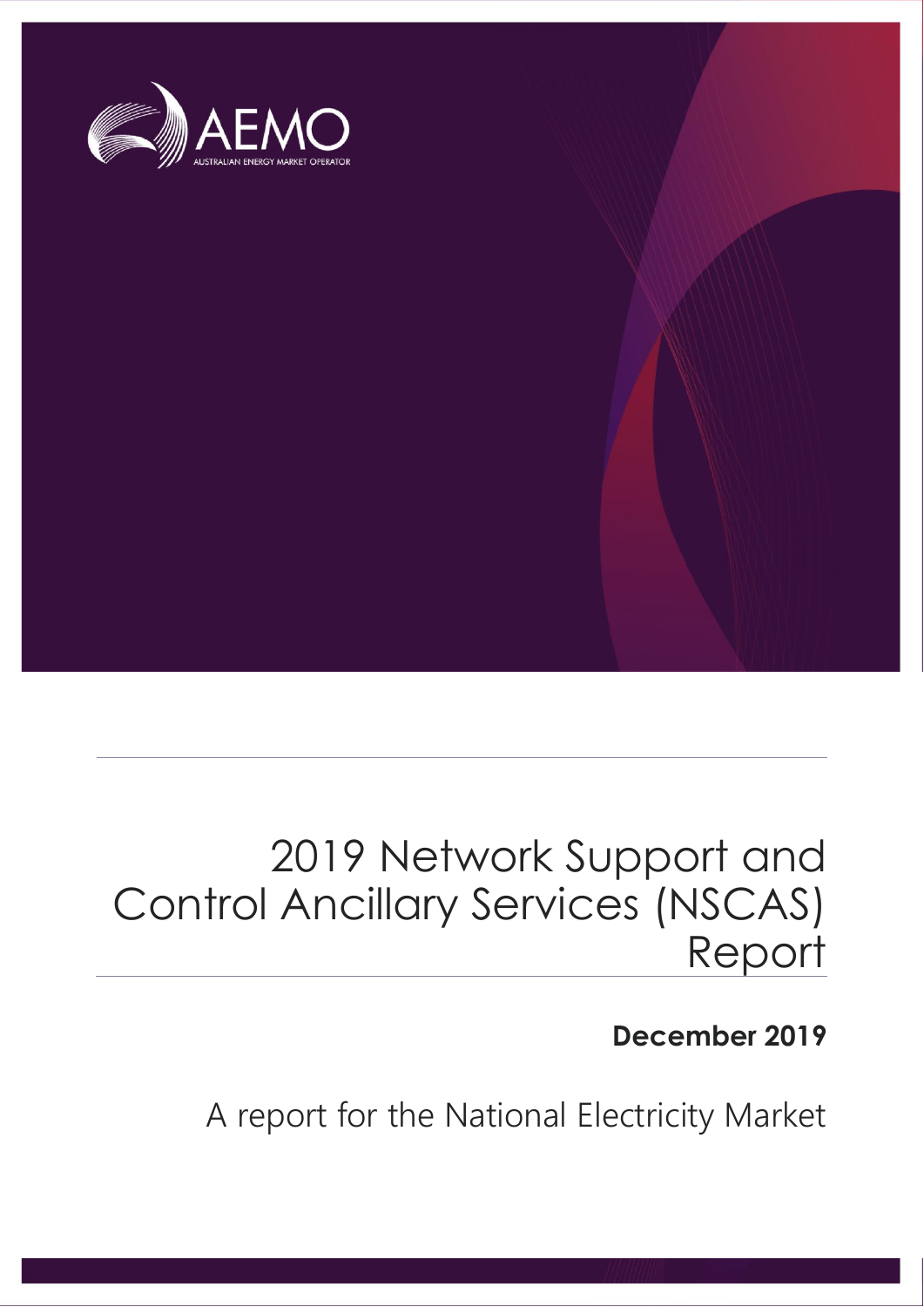# **Important notice**

### **PURPOSE**

The Australian Energy Market Operator (AEMO) publishes this 2019 Network Support and Control Ancillary Services (NSCAS) Report pursuant to its functions under section 49(2) of the National Electricity Law (which defines AEMO's functions as National Transmission Planner) and its broader functions to maintain and improve power system security. In addition, AEMO has had regard to both the requirements of rule 5.20 of the National Electricity Rules and to the Draft ISP Rules published by the Energy Security Board<sup>1</sup>.

This publication has been prepared by AEMO using information available at 3 December 2019. Information made available after this date may have been included in this publication where practical.

### **DISCLAIMER**

This document or the information in it may be subsequently updated or amended. This document does not constitute legal or business advice, and should not be relied on as a substitute for obtaining detailed advice about the National Electricity Law, the National Electricity Rules, or any other applicable laws, procedures or policies. AEMO has made every effort to ensure the quality of the information in this document but cannot guarantee its accuracy or completeness.

Accordingly, to the maximum extent permitted by law, AEMO and its officers, employees and consultants involved in the preparation of this document:

- make no representation or warranty, express or implied, as to the currency, accuracy, reliability or completeness of the information in this document; and
- are not liable (whether by reason of negligence or otherwise) for any statements or representations in this document, or any omissions from it, or for any use or reliance on the information in it).

### **VERSION CONTROL**

| Version | Release date | Changes         |
|---------|--------------|-----------------|
|         | 20/12/2019   | Initial release |

<sup>© 2019</sup> Australian Energy Market Operator Limited. 1 See in particular, draft rule 5.20.2 - COAG Energy Council, *Integrated System Plan Rule Changes Consultation Version - 19 November 2019*, available at [http://www.coagenergycouncil.gov.au/sites/prod.energycouncil/files/publications/documents/Actionable%20ISP%20-%20Draft%20ISP%20Rules\\_0.pdf](http://www.coagenergycouncil.gov.au/sites/prod.energycouncil/files/publications/documents/Actionable%20ISP%20-%20Draft%20ISP%20Rules_0.pdf)

The material in this publication may be used in accordance with the [copyright permissions on AEMO's website](http://aemo.com.au/Privacy_and_Legal_Notices/Copyright_Permissions_Notice).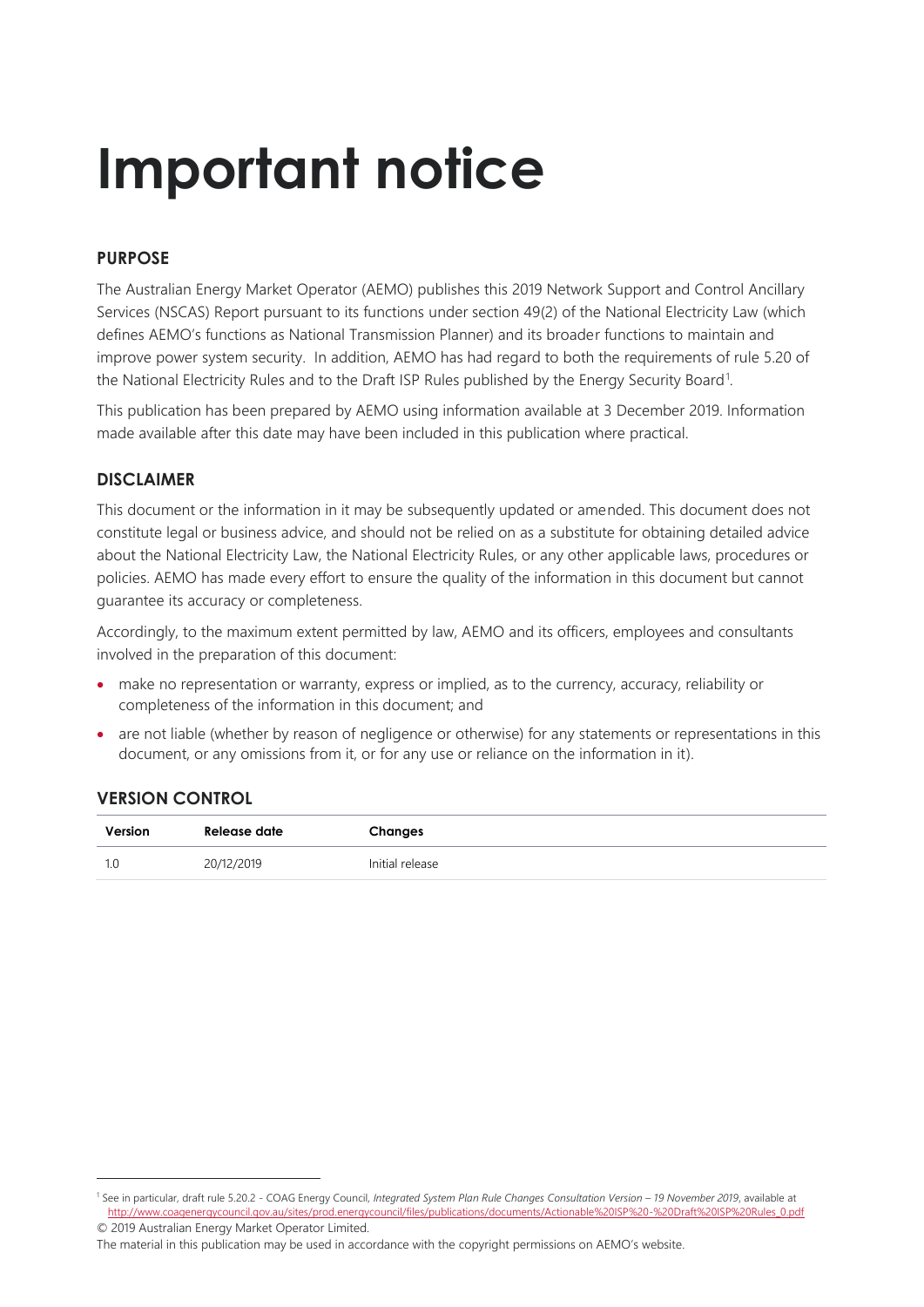# <span id="page-2-0"></span>**Executive summary**

Network Support and Control Ancillary Services (NSCAS<sup>2</sup>) are non-market ancillary services that may be procured to maintain power system security and reliability, and to maintain or increase the power transfer capability of the transmission network. There are three types of NSCAS: Network Loading, Voltage Control, and Transient and Oscillatory Stability Ancillary Services. AEMO has assessed whether there could be any NSCAS need over the next five years that is not presently being addressed by Transmission Network Service Providers (TNSPs). These are called 'NSCAS gaps' under the National Electricity Rules (NER).

#### **Managing Power System Security**

AEMO's assessment found that there is a need for a range of measures to be implemented over the next five years to ensure that the system can be operated securely and reliably. These measures include:

- Operational measures:
	- Maintaining existing operational practices, including dispatch of reactive plant, line switching and/or re-configuration, use of non-market ancillary service contracts, and in the extreme, direction by AEMO of specific equipment.
	- Reviewing limit equations to ensure that constraint equations continue to capture the full range of system conditions as generation dispatch patterns change.
- Investment:

 $\overline{a}$ 

- Commissioning of planned investments in new reactive plant.
- Ensuring appropriate staging of future assets.

AEMO is working closely with the TNSPs to implement and review these measures. Because these activities are currently on track to address the emerging power system security needs, AEMO has not identified any NSCAS gaps over the next five years.

#### **Delivering Market Benefits**

AEMO's assessment also considered whether there are network constraints that could be relieved to maximise market benefits. AEMO reviewed system normal constraints with a market impact<sup>3</sup> of at least \$50,000, as identified in the 2018 NEM constraint report summary<sup>4</sup>, reviewed proposed actions by TNSPs that address these constraints, and proposed further investigations where necessary. Accordingly, AEMO has not identified any NSCAS gaps for maximising market benefits in the NEM.

#### **Reviewing the NSCAS framework**

It is important that the regulatory framework continues to evolve to keep pace with the rapidly changing power system. AEMO is currently reviewing the current NSCAS framework including the NER and relevant procedures. Any recommendations from this review will be progressed through a formal consultation process. AEMO welcomes input to this review and encourages stakeholders to provide feedback on the existing NSCAS framework to **Planning@aemo.com.au** by 29 February 2020.

<sup>&</sup>lt;sup>2</sup> NSCAS information, procedures, and quidelines are available at [https://www.aemo.com.au/Electricity/National-Electricity-Market-NEM/Security-and](https://www.aemo.com.au/Electricity/National-Electricity-Market-NEM/Security-and-reliability/Ancillary-services/Network-support-and-control-ancillary-services-procedures-and-guidelines)[reliability/Ancillary-services/Network-support-and-control-ancillary-services-procedures-and-guidelines.](https://www.aemo.com.au/Electricity/National-Electricity-Market-NEM/Security-and-reliability/Ancillary-services/Network-support-and-control-ancillary-services-procedures-and-guidelines) 

<sup>&</sup>lt;sup>3</sup> The market impact of a constraint is derived by summing the marginal value for each dispatch interval (DI) from the marginal constraint cost (MCC) re-run over the period considered. The marginal value is a mathematical term for the market impact arising from relaxing the RHS of a binding constraint by one MW. As the market clears each DI, the market impact is measured in \$/MW/DI. The market impact in \$/MW/DI is a relative comparison but is not otherwise a meaningful measure.

<sup>4</sup> AEMO. NEM Constraint Report Summary Data 2018, a[t http://www.aemo.com.au/-/media/Files/Electricity/NEM/Security\\_and\\_Reliability/Congestion-](http://www.aemo.com.au/-/media/Files/Electricity/NEM/Security_and_Reliability/Congestion-Information/2018/NEM-Constraint-Report-2018-summary-data.xlsx)[Information/2018/NEM-Constraint-Report-2018-summary-data.xlsx.](http://www.aemo.com.au/-/media/Files/Electricity/NEM/Security_and_Reliability/Congestion-Information/2018/NEM-Constraint-Report-2018-summary-data.xlsx) Viewed 25 November 2019.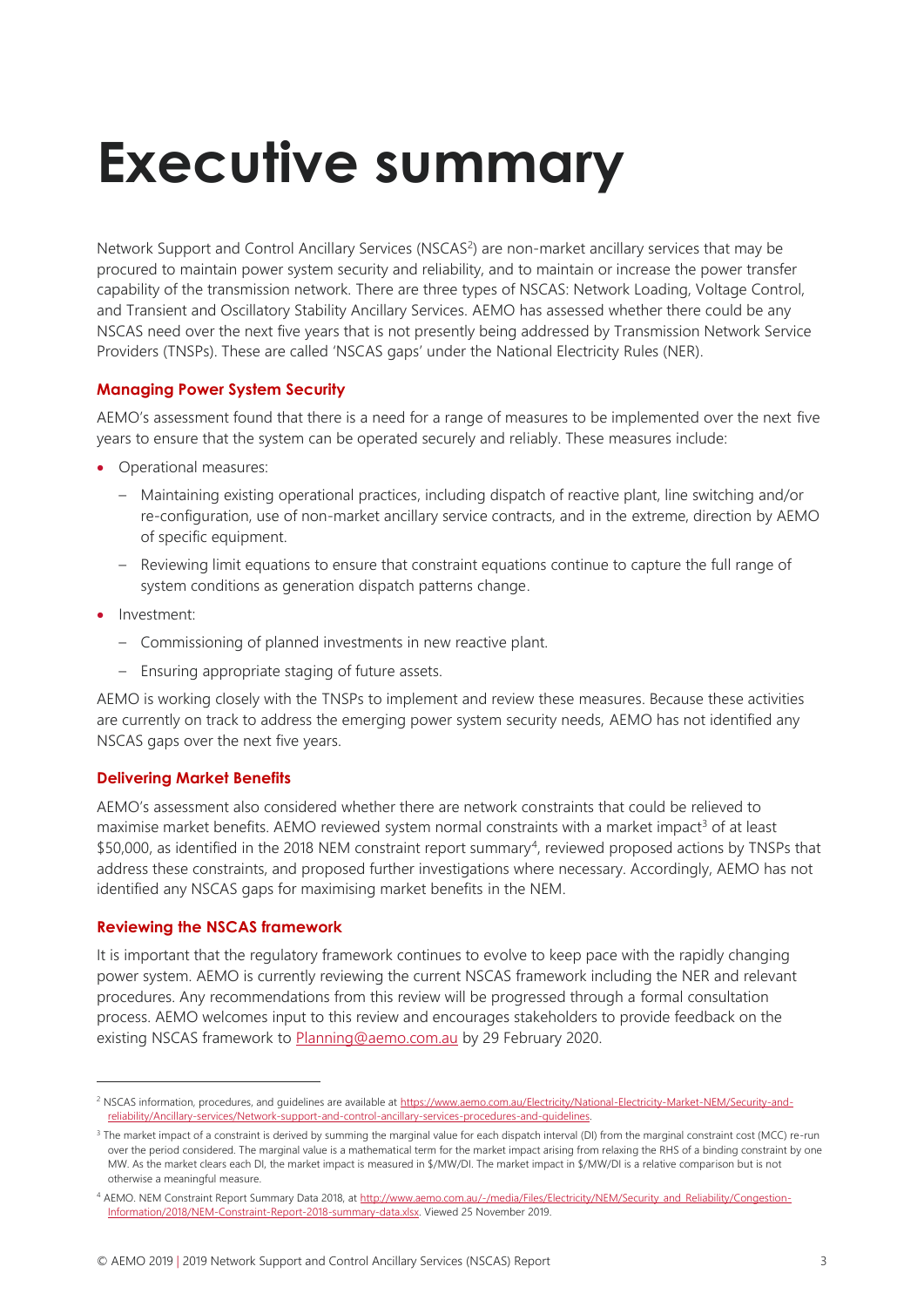# **Contents**

| <b>Executive summary</b> |                                           | 3                       |
|--------------------------|-------------------------------------------|-------------------------|
| 1.                       | <b>NSCAS</b> assessment                   | $\overline{\mathbf{5}}$ |
| 1.1                      | Types of NSCAS                            | 5                       |
| 1.2                      | Inertia and system strength framework     | 5                       |
| 1.3                      | <b>Planning Assumptions</b>               | 5                       |
| 1.4                      | Summary of NSCAS contracts                | 6                       |
| 2.                       | <b>NSCAS Assessment</b>                   | 8                       |
| 2.1                      | New South Wales                           | $8\,$                   |
| 2.2                      | Queensland                                | $\overline{9}$          |
| 2.3                      | South Australia                           | 9                       |
| 2.4                      | Tasmania                                  | $10$                    |
| 2.5                      | Victoria                                  | 10                      |
| 2.6                      | NSCAS gaps for maximising market benefits | 12                      |
| 3.                       | <b>Next steps</b>                         | 15                      |
|                          |                                           |                         |

# **Tables**

| Table 1 | NSCAS services in 2019 and their costs from 2015 to 2019 |  |
|---------|----------------------------------------------------------|--|
| Table 2 | Assessment of significant binding constraint equations   |  |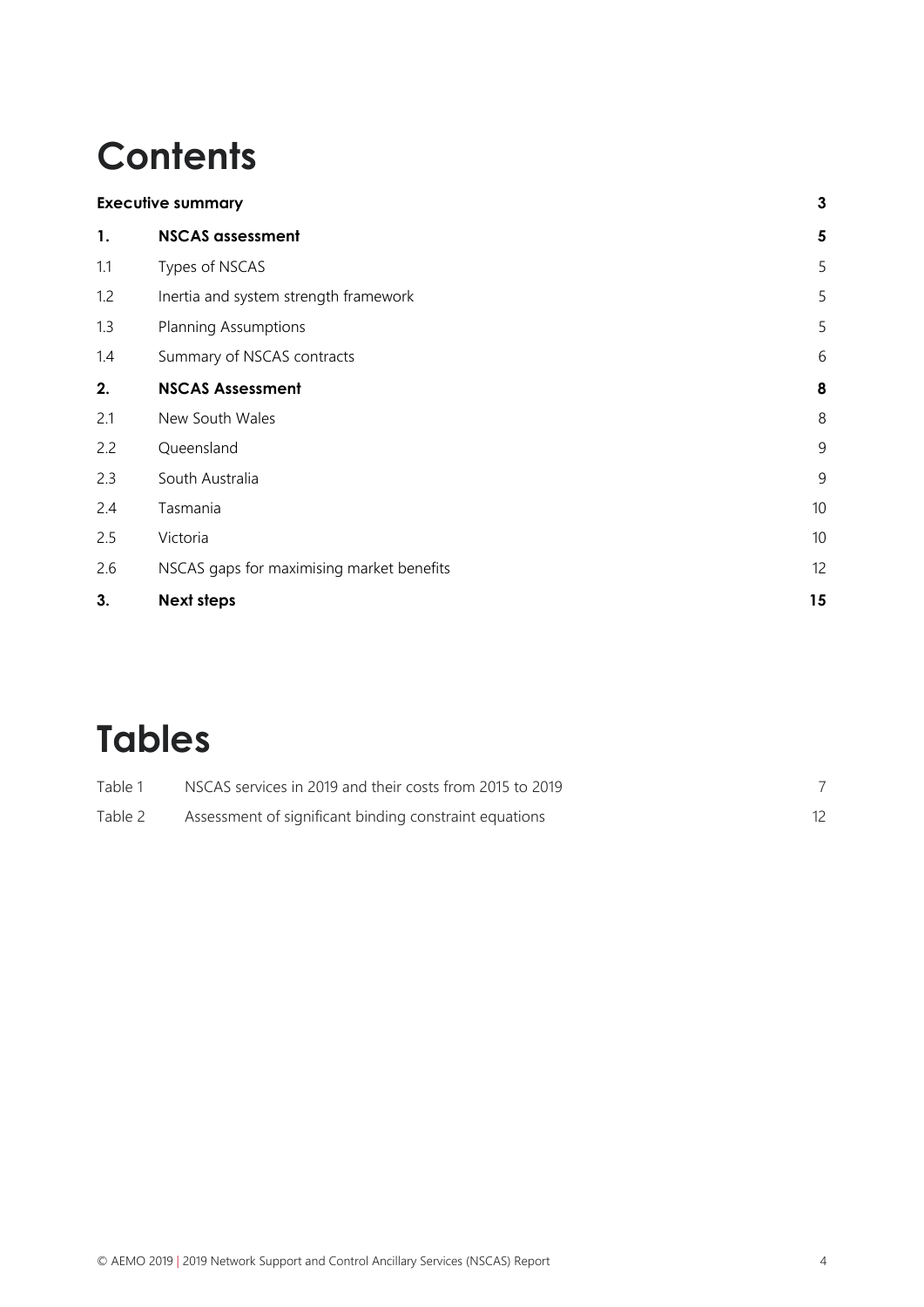# <span id="page-4-0"></span>**1. NSCAS assessment**

# <span id="page-4-1"></span>1.1 Types of NSCAS

NSCAS<sup>5</sup> are non-market ancillary services that may be procured by TNSPs (or by AEMO as a last resort) to maintain power system security and reliability, and to maintain or increase the power transfer capability of the transmission network.

There are currently three types of NSCAS:

- Network Loading Ancillary Service (NLAS).
	- Maintains power flow in transmission lines within capacity ratings following a credible contingency event, and
	- Maintains or increases the power transfer capability of that transmission network, by allowing increased loading on transmission network components.
- Voltage Control Ancillary Service (VCAS).
	- Maintains the transmission network within voltage stability limits, and
	- Maintains or increases the power transfer capability of that transmission network, by improving voltage control and voltage stability.
- Transient and Oscillatory Stability Ancillary Service (TOSAS).
	- Controls power flow into or out of the transmission network, to maintain the transmission network within its transient or oscillatory stability limits, and
	- Maintains or increases the power transfer capability of that transmission network, by improving transient or oscillatory stability.

# <span id="page-4-2"></span>1.2 Inertia and system strength framework

Inertia and system strength requirements are managed by a separate framework $6$  to the NSCAS framework. This report does not investigate inertia or system strength which are reported in separate AEMO publications.

## <span id="page-4-3"></span>1.3 Planning Assumptions

 $\overline{a}$ 

To maintain the power system within secure levels, the AEMO control room takes operational actions using available options in a hierarchy, with least desirable options used as a last resort. The operational actions AEMO can take are outlined in the Power System Security Guidelines<sup>7</sup>.

### **Operational practices for managing high voltages**

High system voltages, particularly during periods of low demand, are an emerging operational challenge and have a focus in this NSCAS assessment. To manage high system voltages, the following steps are taken:

<sup>&</sup>lt;sup>5</sup> NSCAS information, procedures, and quidelines are available at [https://www.aemo.com.au/Electricity/National-Electricity-Market-NEM/Security-and](https://www.aemo.com.au/Electricity/National-Electricity-Market-NEM/Security-and-reliability/Ancillary-services/Network-support-and-control-ancillary-services-procedures-and-guidelines)[reliability/Ancillary-services/Network-support-and-control-ancillary-services-procedures-and-guidelines.](https://www.aemo.com.au/Electricity/National-Electricity-Market-NEM/Security-and-reliability/Ancillary-services/Network-support-and-control-ancillary-services-procedures-and-guidelines)

<sup>&</sup>lt;sup>6</sup> System Security Market Frameworks Review, available a[t https://www.aemo.com.au/Electricity/National-Electricity-Market-NEM/Security-and](https://www.aemo.com.au/Electricity/National-Electricity-Market-NEM/Security-and-reliability/System-Security-Market-Frameworks-Review)[reliability/System-Security-Market-Frameworks-Review.](https://www.aemo.com.au/Electricity/National-Electricity-Market-NEM/Security-and-reliability/System-Security-Market-Frameworks-Review)

<sup>7</sup> AEMO. *Power System Security Guidelines*, availabl[e https://www.aemo.com.au/-](https://www.aemo.com.au/-/media/Files/Electricity/NEM/Security_and_Reliability/Power_System_Ops/Procedures/SO_OP_3715---Power-System-Security-Guidelines.pdf) [/media/Files/Electricity/NEM/Security\\_and\\_Reliability/Power\\_System\\_Ops/Procedures/SO\\_OP\\_3715---Power-System-Security-Guidelines.pdf.](https://www.aemo.com.au/-/media/Files/Electricity/NEM/Security_and_Reliability/Power_System_Ops/Procedures/SO_OP_3715---Power-System-Security-Guidelines.pdf)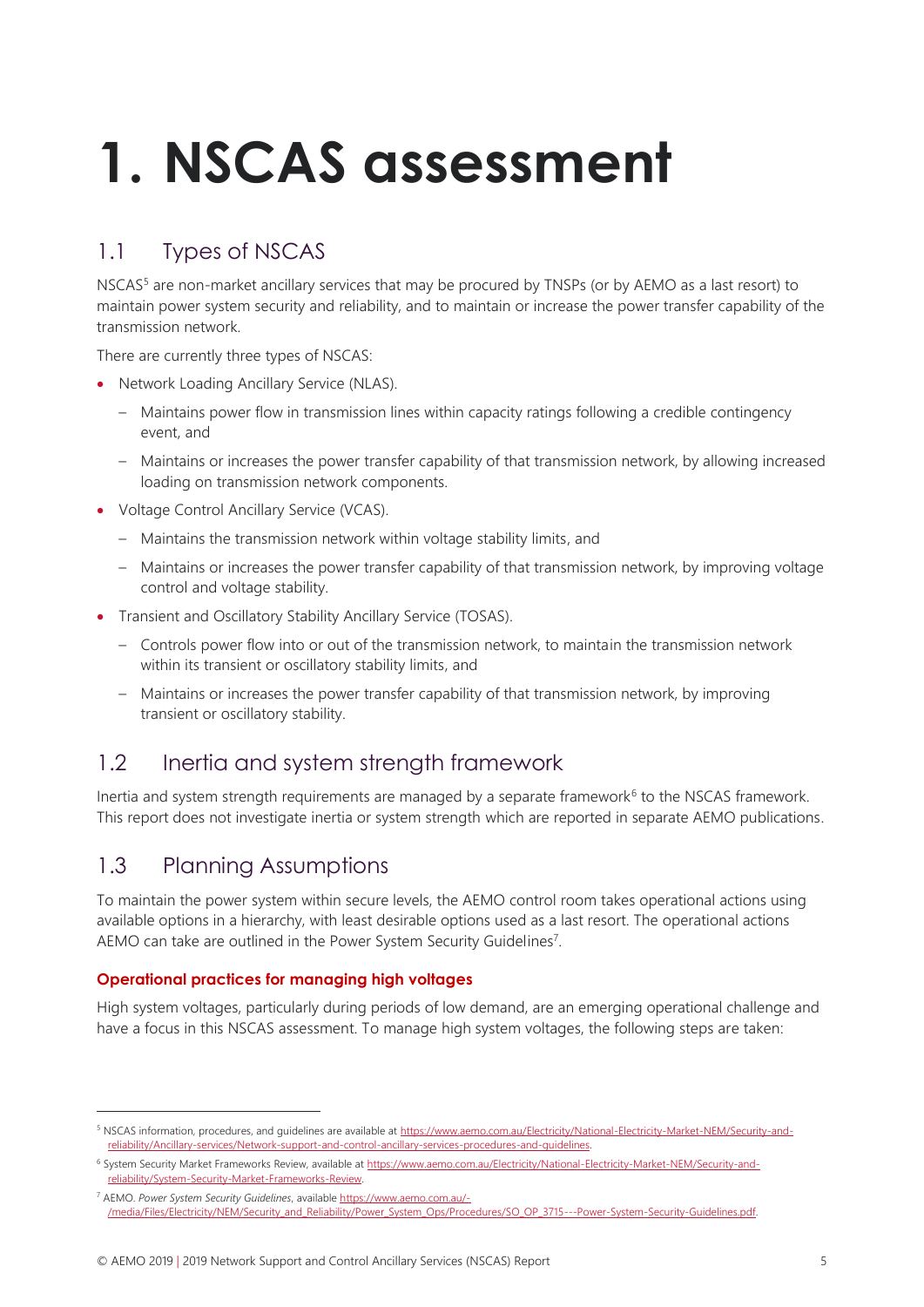- 1. Dispatch of reactive power from reactive power devices including static plant such capacitors and reactors, dynamic plant including generating units, STATCOMs and SVCs, and changing transformer tap positions.
- 2. If voltage security issues are experienced during real time operation, one transmission line per region may be de-energised for voltage control.
- 3. Activation of Non-Market Ancillary Services (NMAS) contracts for voltage control if any are in place that will assist.
- 4. If further actions are required, options for power system security direction under section 116 of the National Electricity Law (NEL) will be considered
- 5. If no power system security direction options are available, multiple transmission lines may be de-energised.

Power system studies completed for this report observed this same hierarchy, including switching up to one transmission line per region if necessary. Line switching to control voltages is not a prudent operational measure in the long-term in the NEM, both in terms of system security and reliability. Where transmission line switching is used, TNSPs should investigate operational solutions with consideration of asset performance and market costs and provide alternative cost-effective solutions if required.

#### **Power system configuration**

 $\overline{a}$ 

AEMO conducts its transmission network planning assuming system normal conditions, as required under the existing NSCAS framework. Under system normal conditions all transmission network elements are in service, and all scheduled generating units are available to participate in all markets for which they are registered. The only contingencies that are considered are credible contingencies, which usually means trip of a single transmission element, generating unit or load.

In reality, the transmission network is very often not in a system normal condition. Generating units and transmission elements need to be taken out of service for periodic maintenance. Credible contingencies occur regularly, and it can take time to return the tripped element to service, during which time the network is not in a system normal condition. Non-credible contingencies are less common but also do occur.

As the network rapidly changes due to increased penetration of distributed energy resources (DER), inverter based resources<sup>8</sup> (IBR), and planned major transmission works, the network is and will increasingly operate under conditions with no historical precedent, and for which our understanding is incomplete. In this environment the existing practice of planning for system normal conditions only may no longer be prudent. AEMO is currently reviewing the current NSCAS framework including the NER and relevant procedures. Any revisions to this framework will include a formal consultation process.

## <span id="page-5-0"></span>1.4 Summary of NSCAS contracts

AEMO, as National Planner, had one NSCAS contract active during 2019. [Table 1](#page-6-0) shows the costs for this NSCAS over the past five years.

<sup>&</sup>lt;sup>8</sup> Inverter-based resources are devices that interface with the grid using a power electronic device (called an inverter). Solar PV systems, HVDC converters, and most new wind turbines are all IBR. The inverters digitally synthesize an output to match the power system AC waveform. These devices operate in different ways to conventional generating systems in coal, gas, and hydro plants which interface to the grid with a rotating electro-mechanical generator.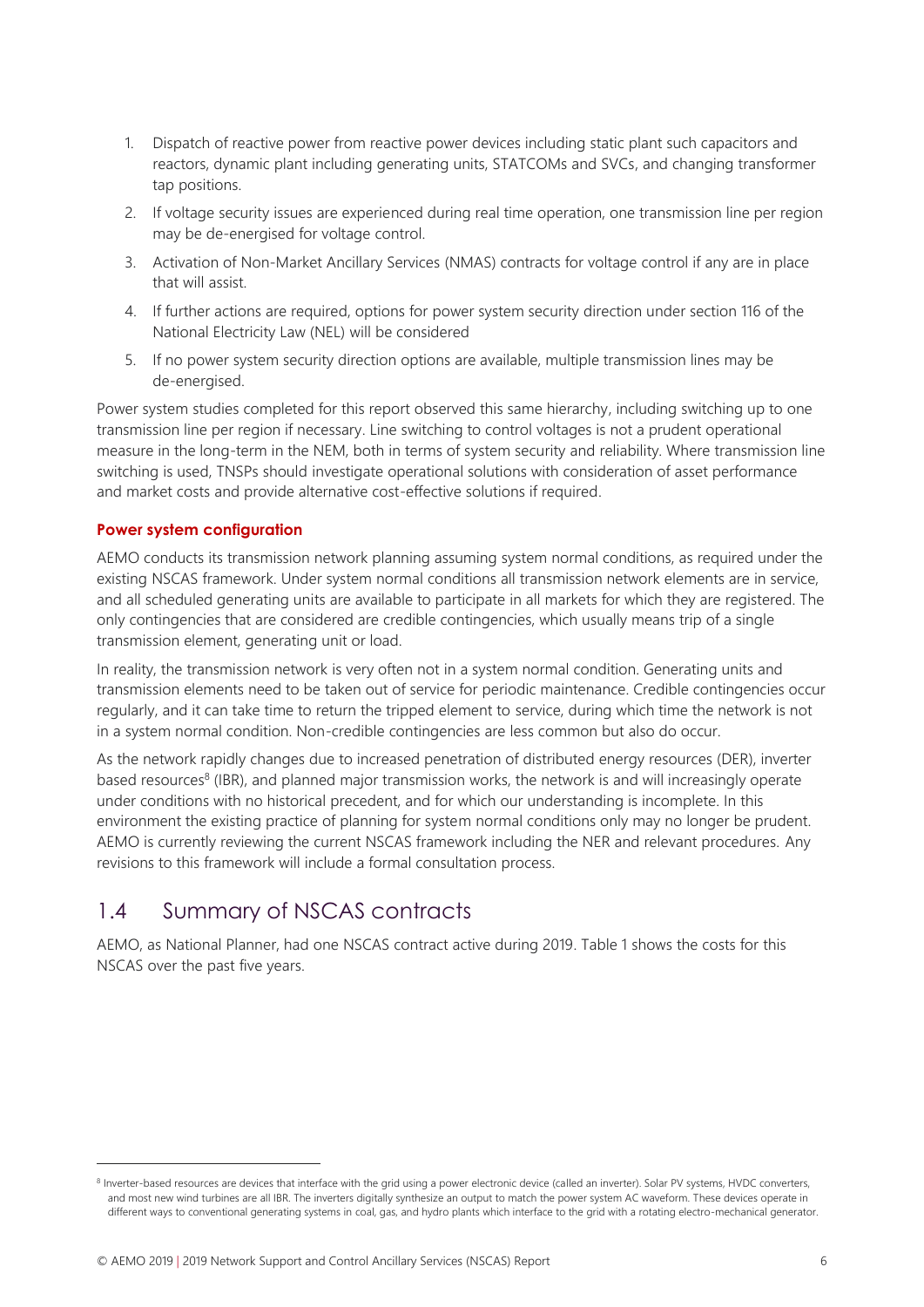**Facility NSCAS Service Size (MVAr) NSCAS Contract End Date Annual Cost 2014-15 2015-16 2016-17 2017-18 2018-19 Combined Murray and Yass substations** VCAS 800 30 June 2019 \$9,896,698 \$10,055,572 \$10,159,498 \$10,375,519 \$10,572,619

<span id="page-6-0"></span>**Table 1 NSCAS services in 2019 and their costs from 2015 to 2019**

## 1.4.1 Murray and Yass substations

AEMO had a contract for 800 megavolt amperes reactive (MVAr) absorbing VCAS with TransGrid, including reactors at Murray Switching Station and Yass Substation. The contract commenced from 31 March 2014.

The contract expired on 30 June 2019. TransGrid included the relevant network assets in its regulated asset base. TransGrid continues to provide the required voltage absorbing capability as a prescribed transmission service<sup>9</sup>.

## 1.4.2 Murray and Tumut power stations

In previous years, AEMO reported on a contract with Snowy Hydro for VCAS. This contract expired on 30 June 2018 and was not renewed. In collaboration with TransGrid, AEMO implemented operational solutions to mitigate the need for this service.

<sup>9</sup> AER. TransGrid – Determination 2018-23[. https://www.aer.gov.au/system/files/AER%20-](https://www.aer.gov.au/system/files/AER%20-%20Final%20decision%20TransGrid%20transmission%20determination%20-%20Attachment%206%20-%20Capital%20expenditure%20-%20May%202018_0.pdf) [%20Final%20decision%20TransGrid%20transmission%20determination%20-%20Attachment%206%20-%20Capital%20expenditure%20-](https://www.aer.gov.au/system/files/AER%20-%20Final%20decision%20TransGrid%20transmission%20determination%20-%20Attachment%206%20-%20Capital%20expenditure%20-%20May%202018_0.pdf) [%20May%202018\\_0.pdf](https://www.aer.gov.au/system/files/AER%20-%20Final%20decision%20TransGrid%20transmission%20determination%20-%20Attachment%206%20-%20Capital%20expenditure%20-%20May%202018_0.pdf)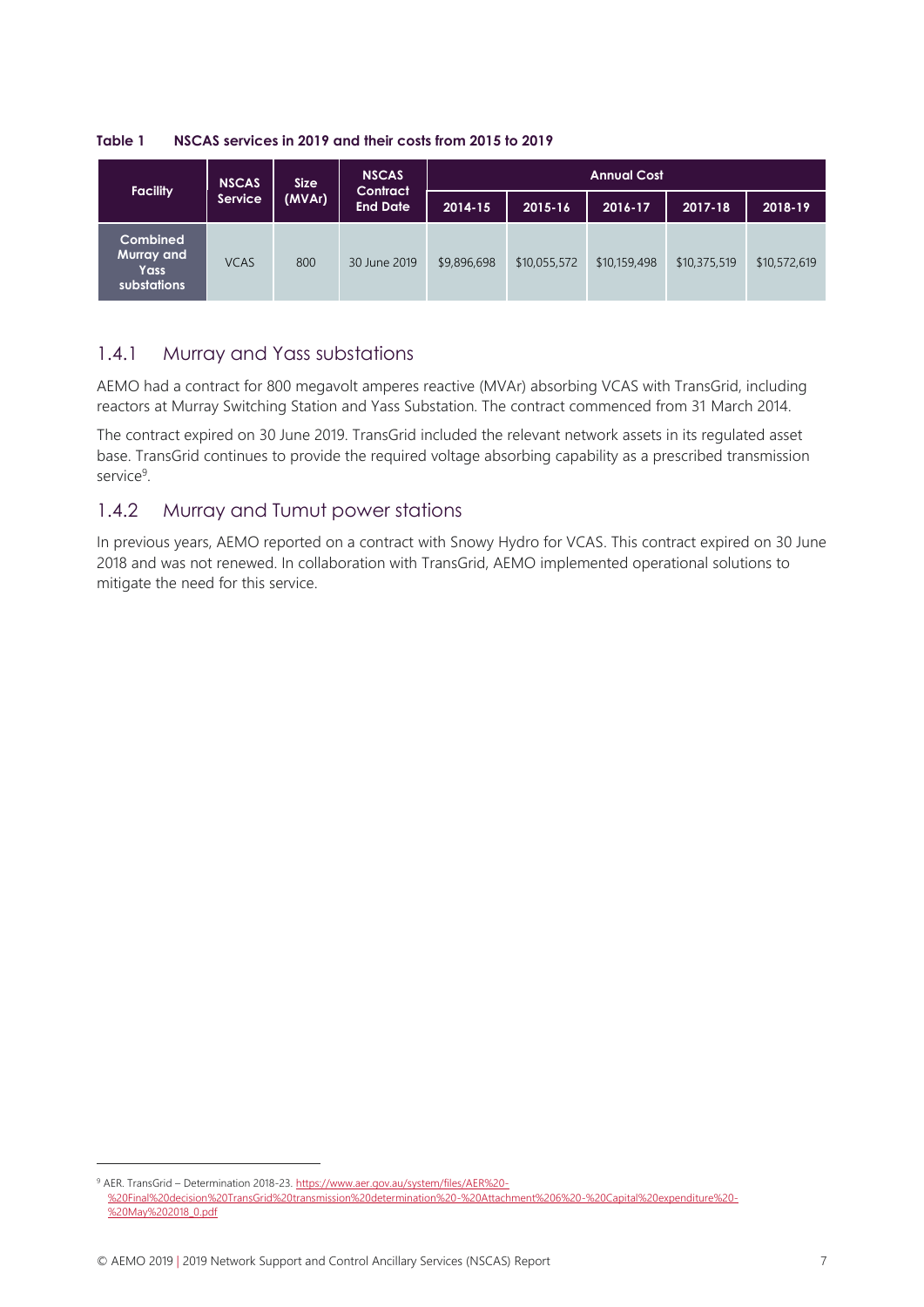# <span id="page-7-0"></span>**2. NSCAS Assessment**

The following sections present the outcomes from the 2019 NSCAS assessments.

# <span id="page-7-1"></span>2.1 New South Wales

The reduced availability of synchronous generation across New South Wales will create challenges in controlling voltages across the grid. High bus voltages will be experienced during light load conditions, particularly when there are low power transfers across the network. Voltage management in southern New South Wales will be challenging when Mount Piper generating units and hydro and gas generating units south of Sydney are out of service. The retirement of Liddell Power Station in 2022-23 will remove a source of voltage control for northern New South Wales.

AEMO assessed voltage management in New South Wales with power system studies under the following conditions:

- Forecast minimum demand (minimum demand is forecast to reduce each year from now to 2024).
- Low power transfer on the interconnectors to Queensland and Victoria.
- Mount Piper generating units out of service.
- All New South Wales hydro and gas generating units out of service.
- All Snowy generating units out of service.

Note that both Mount Piper generating units being out of service is unlikely to occur during system normal conditions. It has been investigated here because there have been instances in 2019 of both units being out of service due to maintenance and other reasons.

Voltages are projected to increase each year as the minimum demand forecast decreases. The assessment found the following:

- Sydney-Shoalhaven area Existing reactive plant and pre-contingent line switching are projected to remain effective in controlling voltages in the Snowy and Shoalhaven areas as minimum demand declines to 2024. Pre-contingent switching of the 330 kilovolt (kV) Sydney South – Beaconsfield North cable or the 330 kV Haymarket – Sydney South cable will be required at times. AEMO does not consider line switching for voltage control to be a prudent measure in the long-term in the NEM. Because power system security can be maintained, AEMO is not declaring an NSCAS gap in this area. AEMO will review the NSCAS framework and recommends that TransGrid investigate options to procure reactive support to avoid the need to switch transmission lines out of service for voltage control.
- Wagga Wagga area New reactive support will be required, in addition to line switching, to avoid overvoltages in the Wagga Wagga area from approximately 2023. The precise timing of this need will depend on local factors including levels of demand, DER penetration and 132 kV generation connections. The Darlington Point synchronous condensers proposed as part of Project EnergyConnect<sup>10</sup> are planned for commissioning in 2022-24. These synchronous condensers will provide reactive support to meet this requirement at Wagga Wagga. In staging Project EnergyConnect, it will be prudent to commission the accompanying reactive support, particularly the Darlington Point synchronous condensers, as early as possible. The reactive support will need to be commissioned before the new transmission lines, so that the charging of the lines when lightly loaded does not lead to over-voltages.

<sup>10</sup> ElectraNet & TransGrid. *Project EnergyConnect*, available [https://www.projectenergyconnect.com.au/.](https://www.projectenergyconnect.com.au/)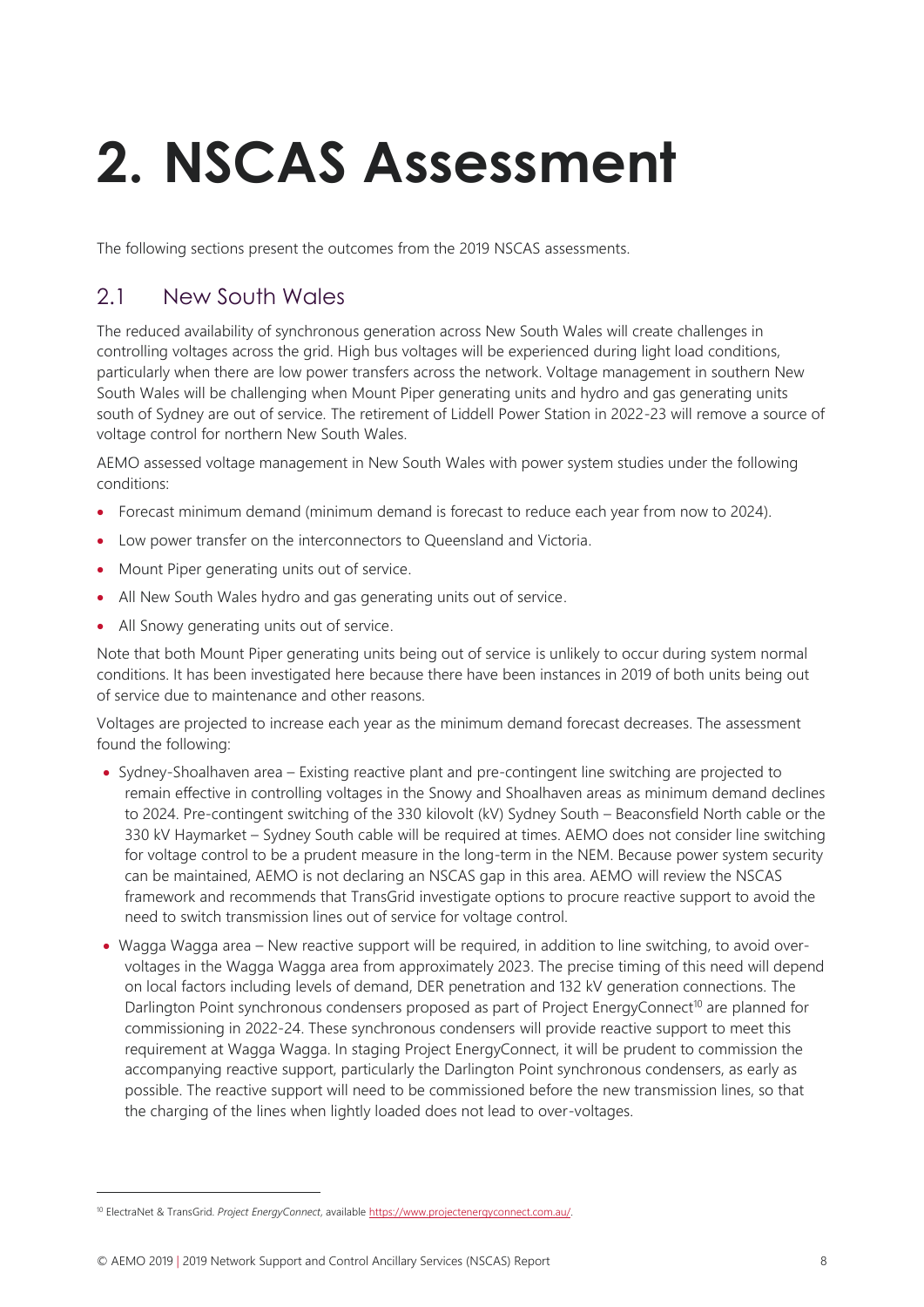Prior to the commissioning of reactive plant included in Project EnergyConnect, extreme dispatch patterns could require intervention from AEMO to maintain voltages in the Wagga Wagga area. AEMO will continue to monitor the likelihood of market conditions that could lead to an NSCAS gap in this area.

- Northern New South Wales and the Hunter Valley area Voltages in northern New South Wales and the Hunter Valley are projected to be kept within limits with existing reactive plant following the retirement of Liddell Power Station. An upgrade of the Queensland – New South Wales interconnector (QNI Minor), planned for implementation prior to Liddell Power Station's closure<sup>11</sup>, includes new Static VAr Compensators (SVCs) at Tamworth and Dumaresq that will provide additional means of managing voltages in Northern New South Wales.
- Central New South Wales to Southern New South Wales Under the studied conditions, if Mount Piper generating units, New South Wales hydro and gas units, and Snowy generating units are out of service, there may be no dynamic reactive plant between Victoria and Central New South Wales other than the Sydney West SVC. This is a long flow path, and the lack of dynamic reactive plant could lead to stability issues in the future. Due to the increasing penetration of renewable generation in this area, these kind of extreme dispatch patterns will become more likely. AEMO recommends that TransGrid review relevant limit equations in this area to ensure that constraint equations continue to capture the full range of system conditions as generation dispatch patterns change.

AEMO's assessment has not identified an NSCAS gap in New South Wales over the next five years.

# <span id="page-8-0"></span>2.2 Queensland

Far North, North, Central, and South East Queensland often experience high bus voltages during light load conditions. The Powerlink 2019 Transmission Annual Planning Report (TAPR) identified that high voltages in North and Central Queensland can be mitigated by the installation of a reactor at Broadsound or Nebo substations. This reactor is undergoing final planning and scoping and consultation is expected to commence in 2020.

High voltages in Far North and South East Queensland are presently managed using existing reactive plant and operational measures. However, Powerlink and Energy Queensland are presently involved in joint planning to understand the nature of emerging high voltage issues. This analysis may identify a need for additional reactive plant, both in Far North and South East Queensland, as the minimum customer load continues to decline—due to increasing rooftop photovoltaic (PV) and the capacity of synchronous generating plant to absorb reactive power changes.

Provided that the planned investment at Broadsound or Nebo is completed, AEMO's assessment has not identified an NSCAS gap in North Queensland or Central Queensland over the next five years. AEMO will continue to monitor the situation in these areas and review the findings of Powerlink and Energy Queensland's joint planning studies when they become available.

## <span id="page-8-1"></span>2.3 South Australia

 $\overline{a}$ 

The South Australian transmission network may experience high voltages during light load conditions. ElectraNet's analysis to date indicates that at forecast levels of minimum demand, transmission voltages can be kept within acceptable limits using the 50 MVAr reactor installed at Templers West in 2018 and the planned synchronous condensers to be installed from September 2020.

However, ElectraNet has also advised that more detailed analysis is required to determine whether this can be achieved while maintaining sufficient headroom on dynamic reactive plant. AEMO will work with ElectraNet to further explore this issue in 2020. ElectraNet and SA Power Networks are conducting joint studies into

<sup>11</sup> Powerlink & TransGrid, *Expanding NSW-QLD Transmission Transfer Capacity*, availabl[e https://www.powerlink.com.au/expanding-nsw-qld-transmission](https://www.powerlink.com.au/expanding-nsw-qld-transmission-transfer-capacity)[transfer-capacity.](https://www.powerlink.com.au/expanding-nsw-qld-transmission-transfer-capacity)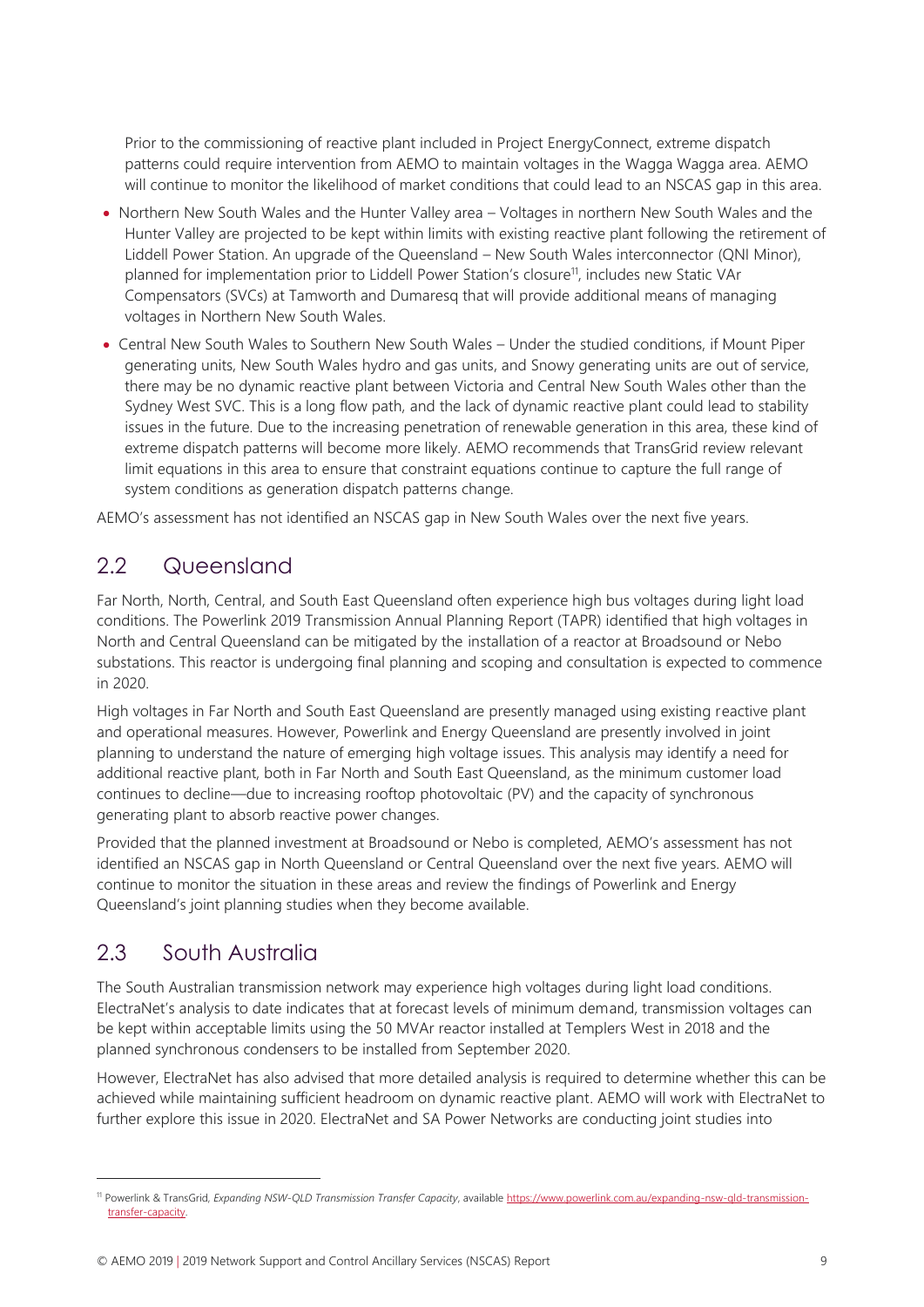ensuring distribution voltages can be kept within acceptable limits under forecast minimum demand conditions, and plan to report findings in the 2020 ElectraNet TAPR.

In May 2019, the South Australian transmission system in the north of the state observed high voltages during an outage of one 50 MVAr reactor at Davenport substation. This occurred when wind generation in the area dropped to zero and the reactive power absorption of the wind farms also reduced to zero. To ensure transmission voltages can be kept within acceptable levels before commissioning of the Davenport synchronous condensers in late 2020, AEMO and ElectraNet are currently working with wind farm and solar farm operators to ensure the reactive power support capability of the plant, as described in their Generator Performance Standards, is available when required. AEMO and ElectraNet are also working with wind farm operators to ensure capacitors can be switched in less than 30 minutes.

The South Australian transmission network may experience low voltages during outages across the 275 kV network between Davenport and Adelaide and high generation between Davenport and Robertstown at medium load. This is managed by outage constraint equations that will constrain generation as needed.

AEMO's assessment has not identified an NSCAS gap in South Australia over the next five years. AEMO will continue to closely monitor South Australia minimum demand conditions and the capability of the grid.

# <span id="page-9-0"></span>2.4 Tasmania

### **Voltage Management**

Voltage control in the Tasmanian network can be challenging in the George Town area. This has been managed to date using control schemes, dispatch limits on Basslink transfer levels and voluntary generator dispatch from Hydro Tasmania.

Voltage control in the George Town area is becoming easier due to reduction in Basslink exports and changes to major industrial load patterns. In its 2019 TAPR, TasNetworks proposed a +/-50 MVAr static synchronous compensator (STATCOM) in the Georgetown area, which was planned to be operational by June 2022. However, TasNetworks has subsequently advised that, due to the decrease in Basslink export, this is unlikely to be economically viable.

### **Emerging Issues Being Monitored**

In November 2019, AEMO identified a system strength gap and an inertia gap in Tasmania<sup>12</sup> under the system security markets framework. Possible solutions to the system strength and inertia gaps, such as Non-Market Ancillary Services (NMAS) contracts with synchronous generators, are also likely to assist with voltage control.

AEMO's assessment has not identified an NSCAS gap in Tasmania over the next five years.

# <span id="page-9-1"></span>2.5 Victoria

 $\overline{a}$ 

### **Voltage Management**

Victoria experiences high voltages during light load conditions. The worst affected area is the south west transmission corridor around Geelong, Keilor, Moorabool, and Portland. This is presently managed operationally via switching of 500 kV lines and an NMAS contract.

In the Victorian Reactive Support Regulatory Investment Test for Transmission (RIT-T)<sup>13</sup>, AEMO has determined the preferred long-term option to manage voltages in Victoria after the NMAS contract expires in March 2021. The Project Assessment Conclusions Report (PACR) for this RIT-T identified a preferred option consisting of three 100 MVAr reactors (one at Keilor in 2022 and two at Moorabool in 2023 and 2025

<sup>&</sup>lt;sup>12</sup> Notice of Inertia and Fault Level Shortfalls in Tasmania is available at[: https://www.aemo.com.au/-/media/Files/Electricity/NEM/Security\\_and\\_Reliability/](https://www.aemo.com.au/-/media/Files/Electricity/NEM/Security_and_Reliability/System-Security-Market-Frameworks-Review/2019/Notice-of-Inertia-Fault-Level-Shortfalls-Tasmania-Nov-2019.pdf) [System-Security-Market-Frameworks-Review/2019/Notice-of-Inertia-Fault-Level-Shortfalls-Tasmania-Nov-2019.pdf.](https://www.aemo.com.au/-/media/Files/Electricity/NEM/Security_and_Reliability/System-Security-Market-Frameworks-Review/2019/Notice-of-Inertia-Fault-Level-Shortfalls-Tasmania-Nov-2019.pdf)

<sup>13</sup> AEMO. *Victorian Reactive Power Support RIT-T*, available [https://www.aemo.com.au/Electricity/National-Electricity-Market-NEM/Planning-and](https://www.aemo.com.au/Electricity/National-Electricity-Market-NEM/Planning-and-forecasting/Victorian-transmission-network-service-provider-role/Victorian-Reactive-Power-Support-RITT)[forecasting/Victorian-transmission-network-service-provider-role/Victorian-Reactive-Power-Support-RITT.](https://www.aemo.com.au/Electricity/National-Electricity-Market-NEM/Planning-and-forecasting/Victorian-transmission-network-service-provider-role/Victorian-Reactive-Power-Support-RITT)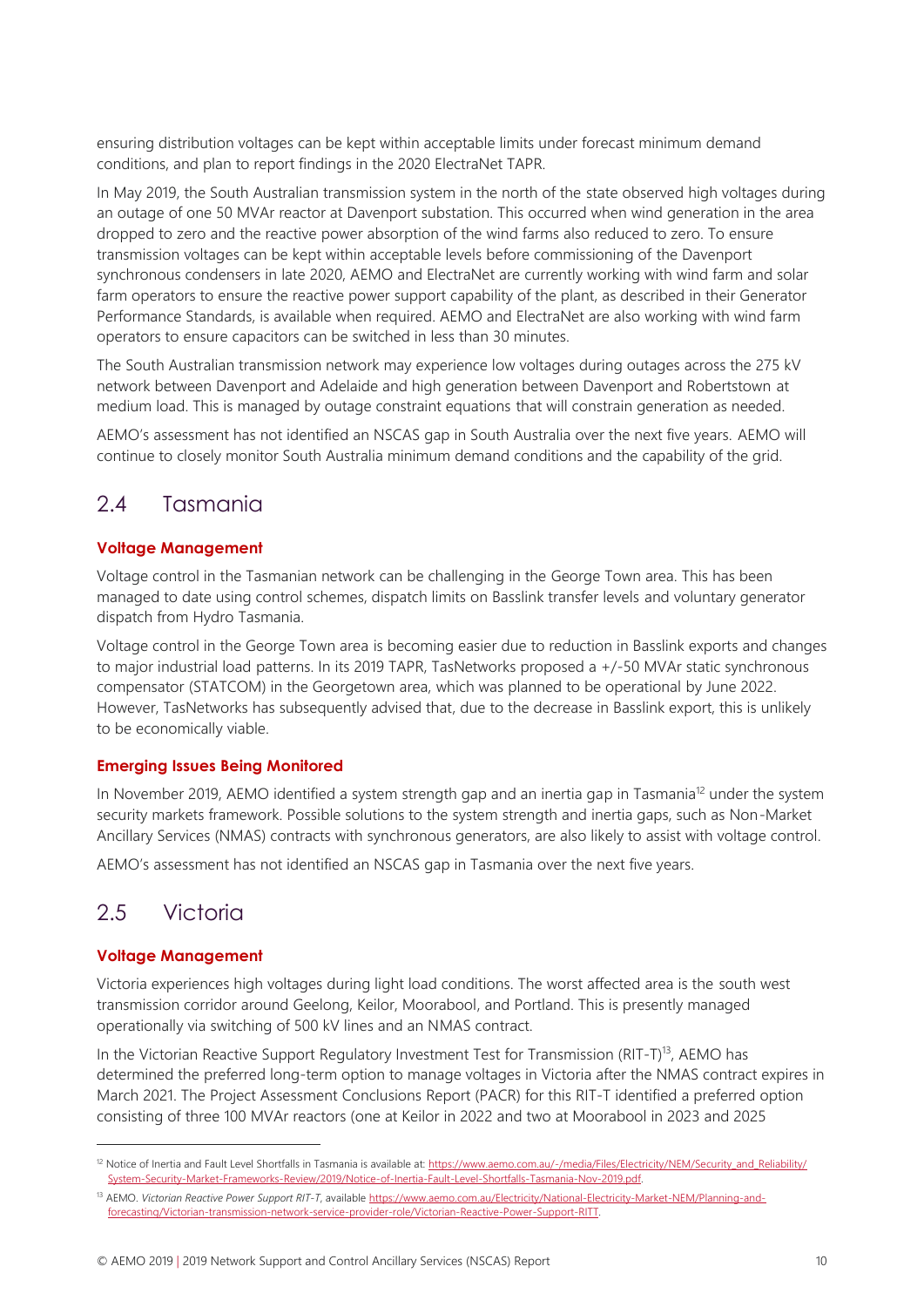respectively). A separate Network Capability Incentive Parameter Action Plan (NCIPAP) project by AusNet Services is also underway to install an additional 100 MVAr reactor at Keilor Terminal Station by 2021.

Victoria also experiences high voltages in the north west of the state. The high voltages typically occur during low demand periods when the 220 kV transmission lines in the area are lightly loaded. To date this has mainly occurred during planned outages. However, as the Victorian minimum demand is forecast to decline over the next five years, it is expected that this issue will increase in severity.

Inverter-based resources (IBR) in the north west of Victoria can either help or hinder voltage control, depending on how they are configured and operated. Solar farms connected to the distribution network operate in power factor control mode and generally do not assist in reducing voltages on the transmission system; they can also exacerbate high transmission voltages by offsetting demand.

Most wind farms connected to the transmission network operate in voltage control mode, which can assist to reduce voltages when wind farms are generating. However, the AEMO control room has at times been unable to call upon the full reactive capability of these generators when needed. The Kerang and Horsham SVCs that assist with voltage control in the area are experiencing increasing issues due to aging and increased utilisation (e.g. the Kerang SVC tripped due to a cooling failure in August 2018).

Several proposed projects may assist with managing voltage in north west Victoria, particularly the EnergyConnect interconnector, planned for 2022-24, which will increase the strength of the network and include new synchronous condensers and reactors at Buronga. The Western Victoria Renewable Integration RIT-T, planned for 2024-25 will increase the strength of the west Victoria network with additional transmission lines connecting the area to greater metropolitan Melbourne, and may help to manage voltage issues.

In the interim, AEMO is working collaboratively with intending and registered participants to explore avenues of incorporating reactive equipment in AEMO's Var Dispatch System (VDS), with an aim to ensure that presently under-utilised reactive power support can be made available when needed. AEMO will investigate the north-west Victoria high voltage issue as part of the 2020 Victorian TAPR, to determine if it can be adequately managed into the future by the described projects and measures, or whether specific additional operational measures, non-network solutions, or upgrades are required.

High voltages are also experienced around Eildon during periods of low demand and low power transfer between Victoria and New South Wales. Historically this has been managed by actions including de-energising a 500 kV line in the Latrobe Valley or lowering a 500 kV voltage limit in the Latrobe Valley. AEMO will investigate if additional measures such as non-network solutions or upgrades are required to manage high voltages around Eildon as part of the 2020 Victorian TAPR.

#### **Thermal loading**

 $\overline{a}$ 

Thermal limitations on the 330 kV Dederang to South Morang lines contributed to the need to shed Victorian load to maintain system security on 24 and 25 January 2019. AEMO and TransGrid are jointly progressing the Victoria to New South Wales Interconnector upgrade RIT-T<sup>14</sup> to identify a preferred option to increase transfer capability between Victoria and New South Wales in both directions. The PADR for this RIT-T identified a preferred option that includes re-tensioning the 330 kV Dederang to South Morang lines as well as associated works to increase their thermal capability.

#### **Emerging Issues Being Monitored**

Other possible future challenges to the ability to maintain acceptable voltage levels in Victoria include:

• Increased likelihood of generator outages due to aging plant. For example, Yallourn and Loy Yang units have experienced extended outages in the last 12 months.

<sup>&</sup>lt;sup>14</sup> AEMO & TransGrid. Victoria to New South Wales Interconnector Upgrade RIT-T, availabl[e https://www.aemo.com.au/Electricity/National-Electricity-Market-](https://www.aemo.com.au/Electricity/National-Electricity-Market-NEM/Planning-and-forecasting/Victorian-transmission-network-service-provider-role/Victoria-to-New-South-Wales-Interconnector-Upgrade-Regulatory-Investment-Test-for-Transmission)[NEM/Planning-and-forecasting/Victorian-transmission-network-service-provider-role/Victoria-to-New-South-Wales-Interconnector-Upgrade-Regulatory-](https://www.aemo.com.au/Electricity/National-Electricity-Market-NEM/Planning-and-forecasting/Victorian-transmission-network-service-provider-role/Victoria-to-New-South-Wales-Interconnector-Upgrade-Regulatory-Investment-Test-for-Transmission)[Investment-Test-for-Transmission.](https://www.aemo.com.au/Electricity/National-Electricity-Market-NEM/Planning-and-forecasting/Victorian-transmission-network-service-provider-role/Victoria-to-New-South-Wales-Interconnector-Upgrade-Regulatory-Investment-Test-for-Transmission)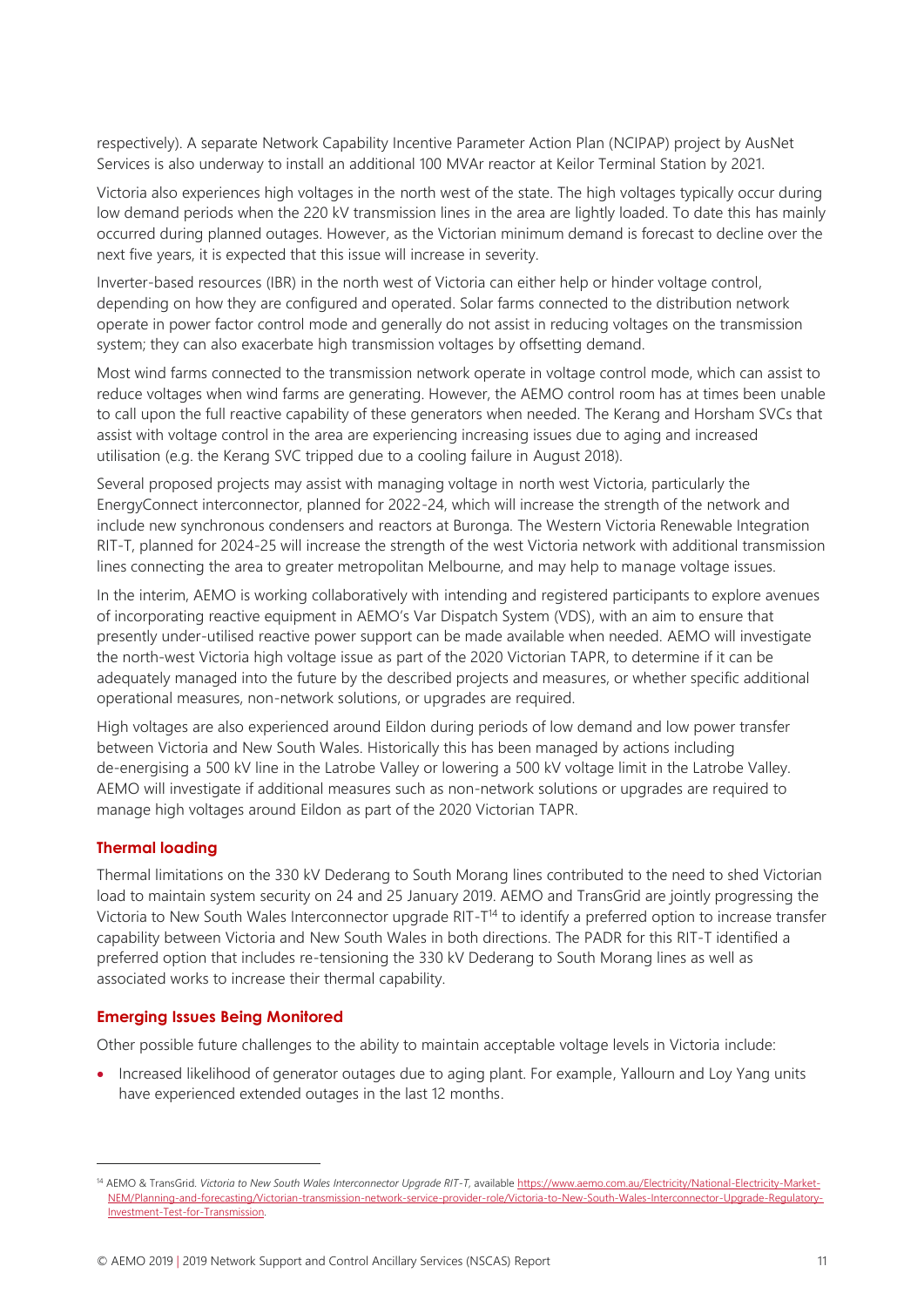- Aging Latrobe Valley coal power units being unable to provide full reactive power absorption capability when needed.
- Increasingly frequent problems with voltage regulating equipment due to increased utilisation since the retirement of Hazelwood Power Station and Melbourne synchronous condensers.
- Early retirement of Yallourn Power Station or Alcoa Portland smelter would exacerbate high voltage problems.
- Trip of multiple IBR on a single contingency could become the largest generator contingency in Victoria. AEMO will review power system limits to ensure system security is maintained for credible contingencies in Victoria.

AEMO will consider these issues as part of the 2020 Victorian TAPR. AEMO's assessment has not identified an NSCAS gap in Victoria over the next five years.

# <span id="page-11-0"></span>2.6 NSCAS gaps for maximising market benefits

[Table 2](#page-11-1) provides a list of historical system normal binding constraints which had market impact<sup>15</sup> in excess of \$50,000 in 2018, as identified in the 2018 NEM constraint report summary<sup>16</sup>. AEMO reviewed these constraints and engaged with TNSPs to propose actions to deliver market benefits. As outlined below, a wide range of activities are currently underway to improve the capability of the network. AEMO has not identified any NSCAS gaps for maximising market benefits.

| Region     | <b>Network limitation</b>                                                                                 | <b>Market impact</b><br>(2018) | <b>Proposed action</b>                                                                                                                                                                                                                                                                                                                                                                                                                                                                                                    |
|------------|-----------------------------------------------------------------------------------------------------------|--------------------------------|---------------------------------------------------------------------------------------------------------------------------------------------------------------------------------------------------------------------------------------------------------------------------------------------------------------------------------------------------------------------------------------------------------------------------------------------------------------------------------------------------------------------------|
| <b>NSW</b> | N^^V NIL 1<br>Avoid voltage collapse in Southern NSW for loss<br>of the largest Victorian generating unit | \$1,000,023                    | Constraint RHS was increased with 100<br>megawatts (MW) offset in 2019 raising the<br>level at which it binds. Detailed assessment of<br>the constraint equation is presently underway<br>which may further relieve the constraint.<br>TransGrid plan to install a 330 kV 100 MVAr<br>shunt capacitor bank at Wagga substation in<br>March 2021.<br>AEMO is exploring options to procure NMAS<br>for dynamic reactive support that could<br>further relieve this constraint when Victoria is<br>at risk of load shedding. |
| QLD        | Q>NIL BI FB<br>Boyne Island feeder bushing limit on Calliope<br>River to Boyne Island 132 kV lines.       | \$136,205                      | In 2016, Powerlink considered addressing this<br>congestion by replacing the Boyne Island<br>transformer feeder bushings under a NCIPAP<br>project. The project was found not to be<br>economically feasible. AEMO has reassessed<br>this limit and did not identify any efficient<br>options to improve it.                                                                                                                                                                                                              |
|            | Q:N NIL AR 2L-G & Q::N NIL AR 2L-G                                                                        | \$70,186                       | This constraint has been identified and<br>assessed as part of the TransGrid/Powerlink<br>"Expanding NSW-QLD Transmission Transfer<br>Capacity" RIT-T.                                                                                                                                                                                                                                                                                                                                                                    |

#### <span id="page-11-1"></span>**Table 2 Assessment of significant binding constraint equations**

<sup>&</sup>lt;sup>15</sup> The market impact of a constraint is derived by summing the marginal value for each dispatch interval (DI) from the marginal constraint cost (MCC) re-run over the period considered. The marginal value is a mathematical term for the market impact arising from relaxing the RHS of a binding constraint by one MW. As the market clears each DI, the market impact is measured in \$/MW/DI. The market impact in \$/MW/DI is a relative comparison but is not otherwise a meaningful measure.

<sup>16</sup> AEMO. NEM Constraint Report Summary Data 2018. [http://www.aemo.com.au/-/media/Files/Electricity/NEM/Security\\_and\\_Reliability/Congestion-](http://www.aemo.com.au/-/media/Files/Electricity/NEM/Security_and_Reliability/Congestion-Information/2018/NEM-Constraint-Report-2018-summary-data.xlsx)[Information/2018/NEM-Constraint-Report-2018-summary-data.xlsx](http://www.aemo.com.au/-/media/Files/Electricity/NEM/Security_and_Reliability/Congestion-Information/2018/NEM-Constraint-Report-2018-summary-data.xlsx). Viewed 25 November 2019.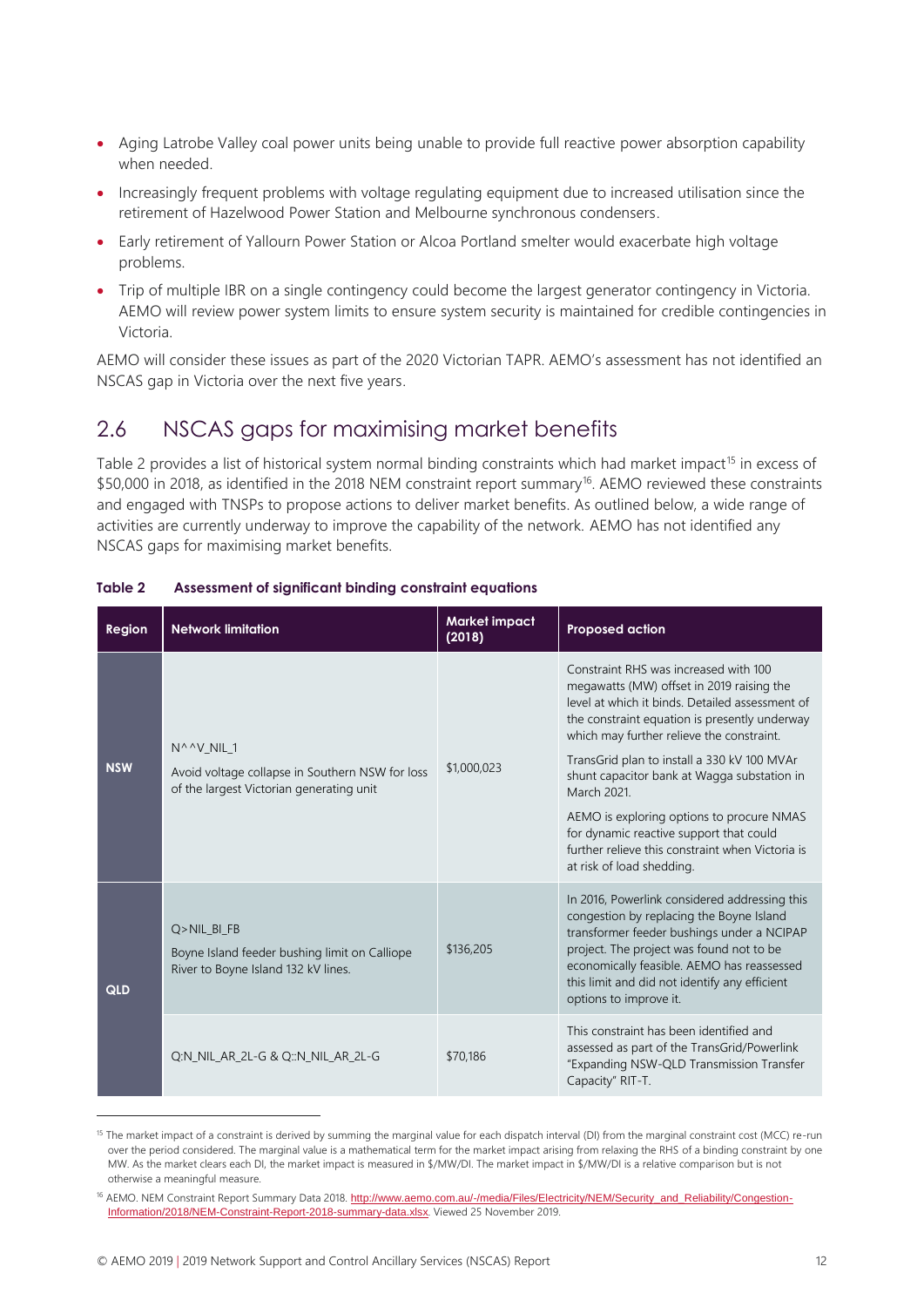| Region     | <b>Network limitation</b>                                                                                                                                                                                   | <b>Market impact</b><br>(2018) | <b>Proposed action</b>                                                                                                                                                                                                                                                                                                                                                       |
|------------|-------------------------------------------------------------------------------------------------------------------------------------------------------------------------------------------------------------|--------------------------------|------------------------------------------------------------------------------------------------------------------------------------------------------------------------------------------------------------------------------------------------------------------------------------------------------------------------------------------------------------------------------|
|            | QLD to NSW import limitation due to transient<br>stability limit on QNI for a 2 phase to ground<br>fault at Armidale.                                                                                       |                                |                                                                                                                                                                                                                                                                                                                                                                              |
| <b>SA</b>  | S_WIND_1200_AUTO & S_NIL_STRENGTH_1<br>Upper limit (1,460 to 1,295 MW) for South<br>Australian non-synchronous generation for<br>minimum synchronous generators online for<br>system strength requirements. | \$13,582,753                   | S_NIL_STRENGTH_1 replaced the constraint<br>S_WIND_1200_AUTO. The planned installation<br>of synchronous condensers at Davenport and<br>Robertstown during 2020 will alleviate this<br>constraint by raising the level at which it is<br>expected to bind.                                                                                                                   |
|            | S^NIL_PL_MAX<br>Maximum generation at Port Lincoln due to<br>voltage stability limit.                                                                                                                       | \$264,096                      | The planned Eyre Peninsula upgrade will<br>alleviate this constraint. The upgrade consists<br>of a new double-circuit line between Cultana<br>and Yadnarie initially energised at 132 kV (but<br>with the option in future to energise at 275<br>kV) and a new 132 kV double circuit line from<br>Yadnarie to Port Lincoln. Implementation is<br>planned by the end of 2021. |
|            | S_WATERLWF_RB<br>Limit Waterloo WF output to its runback MW<br>capability                                                                                                                                   | \$207,404                      | AEMO has not identified any efficient options<br>to improve this limit.                                                                                                                                                                                                                                                                                                      |
|            | S>V_NIL_NIL_RBNW<br>Avoid overloading the North West Bend to<br>Robertstown 132 kV line on no line trips                                                                                                    | \$195,921                      | The uprate of the Robertstown to North West<br>Bend No. 2 and North West Bend to Monash<br>No. 2 132 kV lines has alleviated the impact of<br>this constraint by raising the level at which it<br>binds.                                                                                                                                                                     |
|            | S>NIL_NIL_SETX12<br>Avoid O/L of either South East 132/275kV TX1 or<br>TX2 on Nil trip (for Transformer SECS assumed<br>$I/S$ or $O/S$ )                                                                    | \$83,169                       | AEMO has not identified any efficient options<br>to improve this limit.                                                                                                                                                                                                                                                                                                      |
|            | S>NIL WERB WEWT<br>Avoid O/L Waterloo East-Waterloo 132 kV line<br>on trip of Waterloo East-Morgan Whyalla 4 -<br>Robertstown 132 kV line                                                                   | \$75,482                       | AEMO has not identified any efficient options<br>to improve this limit.                                                                                                                                                                                                                                                                                                      |
| <b>TAS</b> | T>T_NIL_110_1<br>Avoid pre-contingent O/L of the Derby to<br>Scottsdale Tee 110 kV line                                                                                                                     | \$1,518,120                    | Could potentially be relieved by using<br>dynamic line ratings. TasNetworks will<br>investigate following release of the revised<br>Tasmanian frequency operating standard.                                                                                                                                                                                                  |
|            | T>T_NIL_BL_110_18_1<br>Avoid O/L the Lake Echo Tee to Waddamana<br>No.1 line (flow to North) for loss of Tungatinah<br>to Waddamana No.2 110 kV line                                                        | \$92,736                       | This constraint binds due to a low circuit<br>rating. AEMO has consulted with TasNetworks<br>and determined that there is currently no<br>economic solution to address this limit.<br>In the long term, lines may be uprated as part                                                                                                                                         |
|            |                                                                                                                                                                                                             |                                | of long term strategy for the Upper Derwent<br>110 kV network.                                                                                                                                                                                                                                                                                                               |
|            | T MRWF QLIM xx<br>Limit Musselroe Wind Farm to 150 MW if less<br>than 96% of DVAr capacity online.                                                                                                          | \$53,844                       | DVAr assets are part of Musselroe Wind Farm.<br>Wind farm output reduces with reduced DVAr<br>capacity.                                                                                                                                                                                                                                                                      |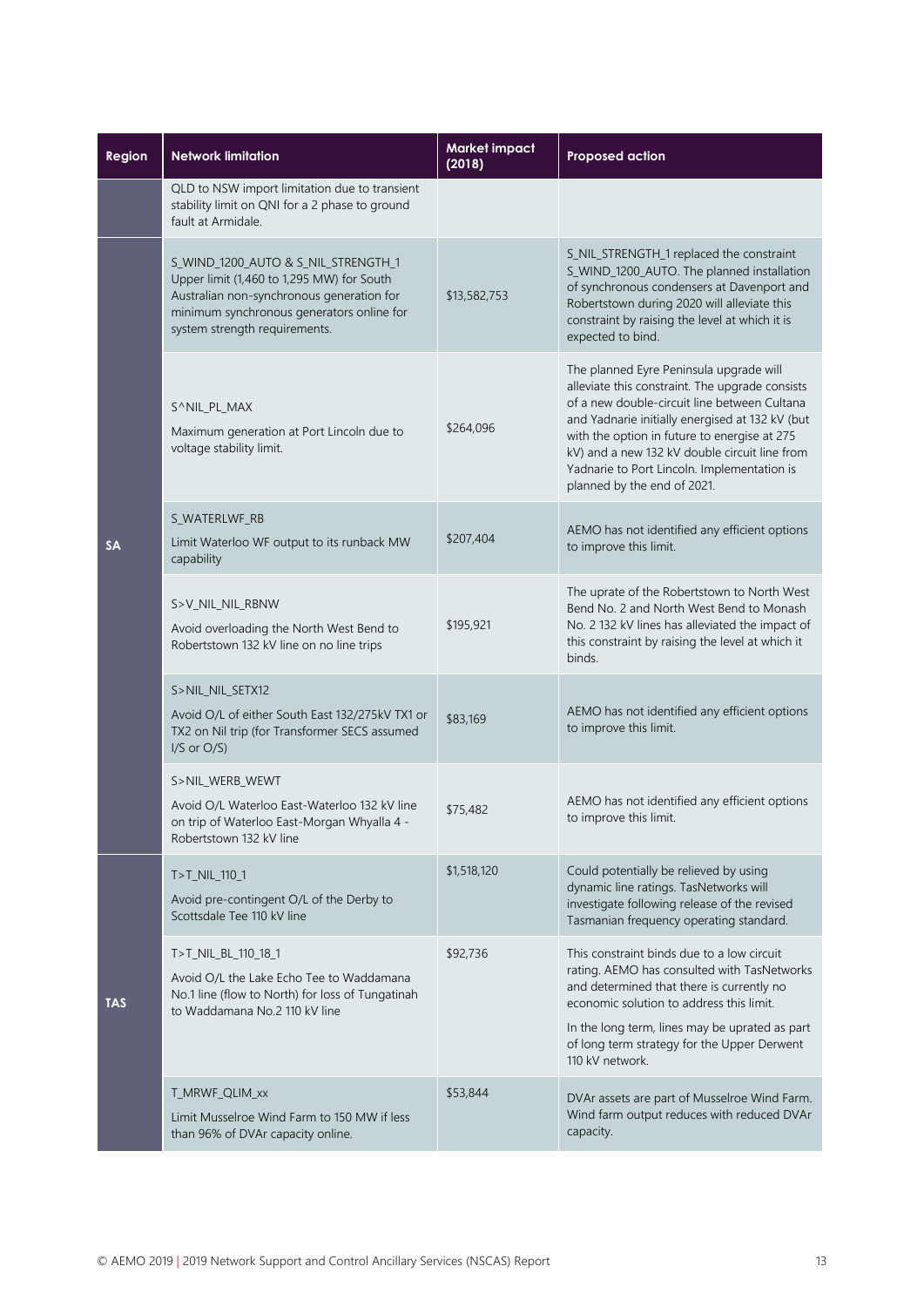| <b>Region</b> | <b>Network limitation</b>                                                                                                              | <b>Market impact</b><br>(2018) | <b>Proposed action</b>                                                                                                                                                                                                                                                                                                                                                                |
|---------------|----------------------------------------------------------------------------------------------------------------------------------------|--------------------------------|---------------------------------------------------------------------------------------------------------------------------------------------------------------------------------------------------------------------------------------------------------------------------------------------------------------------------------------------------------------------------------------|
| <b>VIC</b>    | $V >> V$ NIL 1x<br>Avoid O/L Murray to Dederang 330kV line (flow<br>MSS to DDTS) for loss of the parallel line.                        | \$525,711                      | The 2019 VAPR considered a near-term option<br>of relieving this constraint by use of the<br>System Overload Control Scheme (SOCS) and<br>procuring network support services from<br>industrial loads. AEMO will continue to<br>explore this option in the near future and may<br>also consider the use of alternatives.                                                              |
|               | V^SML NSWRB 2<br>NSW Murraylink runback scheme, avoid voltage<br>collapse for trip of Darlington Point to Buronga<br>(X5) 220 kV line. | \$151,776                      | Implementation of the NSW Murraylink<br>runback scheme will improve this limit. AEMO<br>is working with TransGrid and APA Group to<br>commission this scheme.                                                                                                                                                                                                                         |
|               | V::N NIL xxx<br>Prevent transient instability for fault and trip of a<br>HWTS-SMTS 500 kV line.                                        | \$115,464                      | This constraint has been identified as part of<br>VNI Minor upgrade and TransGrid/AEMO<br>included in the VNI RIT-T.<br>The VNI RIT-T PADR identified that this limit<br>will be cumulatively improved by the<br>preferred options from the VNI RIT-T, Project<br>EnergyConnect RIT-T and the Western<br>Victoria Renewable Integration RIT-T which<br>are planned from 2022 to 2025. |
|               | V^^N NIL 1<br>Avoid voltage collapse around Murray for loss<br>of all APD potlines                                                     | \$57,329                       | This constraint has been identified as part of<br>VNI upgrade and TransGrid/AEMO included<br>in the VNI RIT-T.<br>The VNI RIT-T PADR identified that this limit<br>will be cumulatively improved by the<br>preferred options from the VNI RIT-T, Project<br>EnergyConnect RIT-T and the Western<br>Victoria Renewable Integration RIT-T which<br>are planned from 2022 to 2025.       |